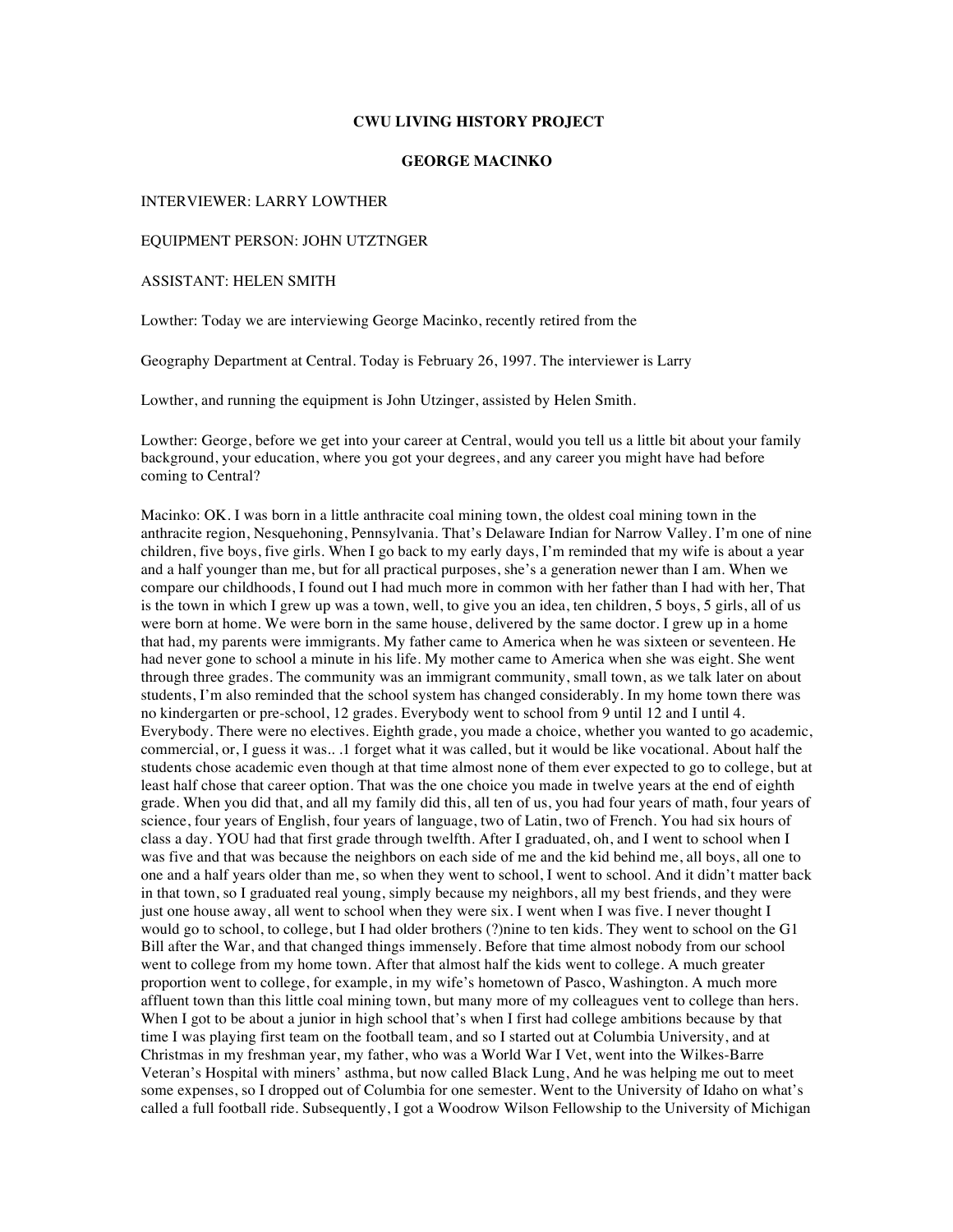in Philosophy, John. And three credits away from my Master's Degree in Philosophy, I took my first course in Geography, and went on to get a Ph.D.. in Geography. So when parents, particularly Mothers, used to tell me that they're worried about their student, about their children, not having zeroed in on a degree yet, and they're sophomores, I said, "Talk to someone else. Not to me." Because I used to change my major almost daily.

Lowther: What was your undergraduate degree?

Macinko: Philosophy.

Lowther: Oh it was Philosophy.

Macinko: It was Geological Engineering until I was a junior at the University of Idaho. And then two weeks to the day after the formal ending of changing classes, I had taken a Philosophy of Ethics class, as an elective, and the Engineering Curriculum then was even tighter than it is now, so you almost didn't have any electives. I took an elective in Philosophy second semester in my junior year, and I liked it better than I liked any of my Geological Engineering courses, so I prevailed upon the Provost, and I had to get his permission to change my major. I changed my major two weeks after the day of dropping and adding classes to Philosophy from Geological Engineering. And I had a bet with this man, Wally Steffens, he said, " You'll never make it. It's too late in the year." It was a milkshake, and I won. So I majored in Philosophy. Went to the University of Michigan, in Philosophy, but as I told you I changed that to Geography, and I had taken ROTC. The Korean War was on at this time. When I changed my major, the military said, "Hey, you can't do that." I guess they thought that I was simply trying to postpone my graduate career, so I wouldn't have to serve, and I said, "Well, I'm doing it, and if you don't like it, call me up because this is what I'm doing." And they did, so I interrupted my graduate school to serve a couple of years in the Air Force during the Korean War period. I went back to Michigan, got my Ph.D. in Geography.

Lowther: You played football in college?

Macinko: University of Idaho, yes.

Lowther: University of Idaho. But you decided not to make football a career?

Macinko: Well, that wasn't an option. And again, it came about because there were two things happening simultaneously. The Korean War was on, and I was an ROTC officer. At that time if I hadn't been in ROTC, I could have done this, but in ROTC, since I already had my commission, there was only one thing they would postpone service for, and that was graduate school. And that's when I went to this geographyphilosophy kind of thing. So it wasn't possible for me to try this, I'd been drafted by Green Bay and Texas and the Texas team, sort of interesting, I forget exactly what they were called, it was the Texas team that the year after, moved to Baltimore, and then moved again to Indianapolis.

Lowther: Oh, Yeah. The Colts.

Macinko: But I didn't have a chance. When I was called up into the Service, it was August 31st, and that was two years after I had finished playing football, and then I had my military service, and then I got out on August 3 1st, and football had already started. I would have had a five year hiatus, and guys as good as Ted Williams, when they are out that long, and I was no Ted Williams, but I always regretted that I didn't have the chance to do this. Not that I wanted a long term career, if that was possible with the pros, but I wanted to see if I could have done it. So that was the one regret.

Lowther: All right then, how did you get to Central?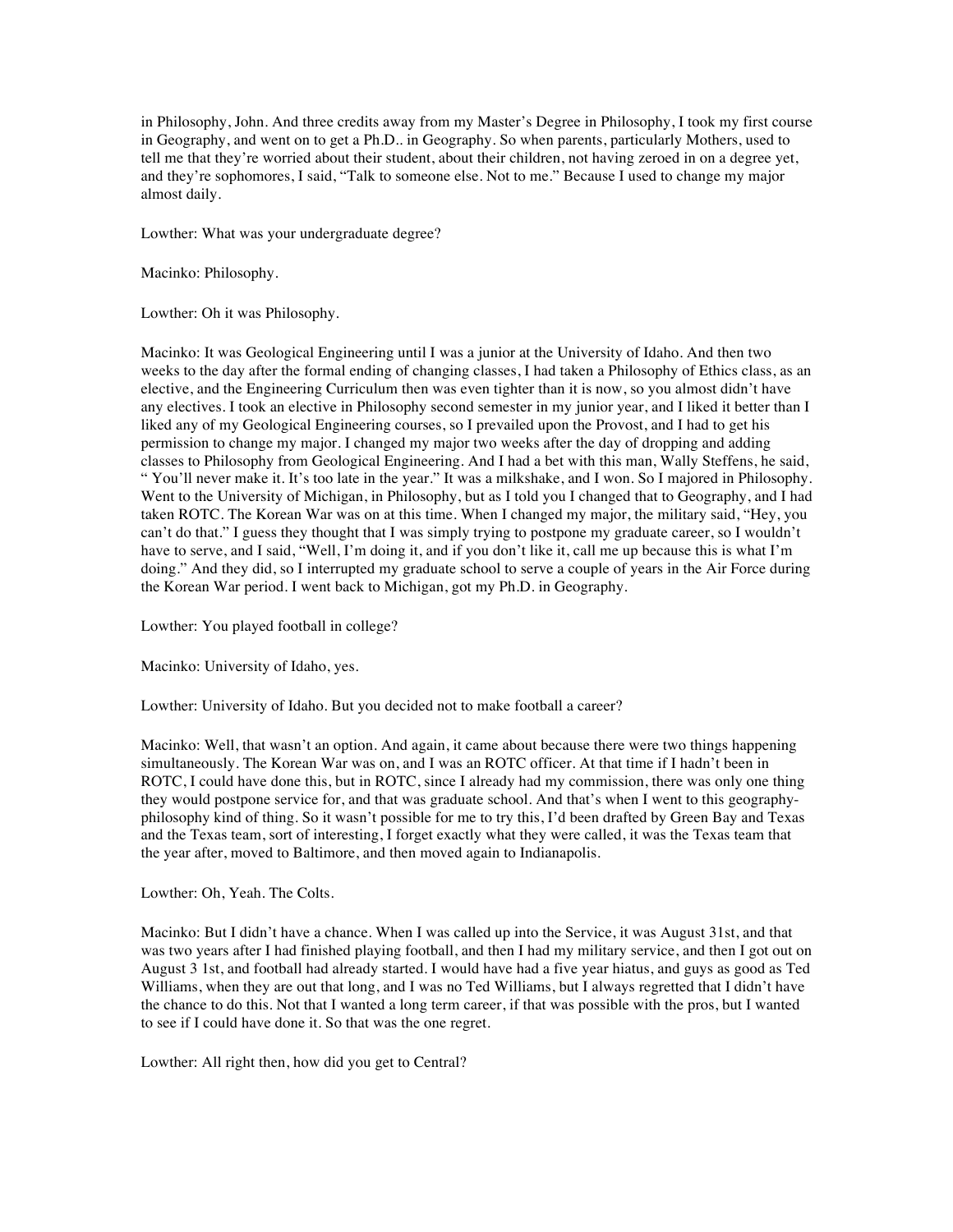Macinko: Well, my first teaching job was at University of Idaho, which was my undergraduate school, and I taught there for three years, and then I went to the University of Delaware and taught for six years. And I always, I fell in love with the Northwest while in Moscow, Idaho. I really like the Palouse, even better than I like this area. I like this area, but I fell in love with that, so I always had a hankering to come back to the Northwest, And I had known Marty Kaatz through professional, sort of, organizations. I had met Jim Brooks. And in the fifth year at the University of Delaware, where I had a National Science Faculty Fellowship, I'm missing something in that title, but anyway it was a National Science, Post Doctoral, Science Fellowship. I went back to the University of Michigan and went to the School of Natural Resources for a year, and while I was there, Ken Hammond happened to be there working on his Doctorate. This was like eight years after I got mine and I had been given a faculty office of someone who was on leave, and it was right next to the graduate student offices, and Ken's office happened to be right next to mine, and I told him that I'd always had a hankering to go back to the Northwest. I wanted to live in a small town in the Northwest. I was getting offers at that time. If you recall, this was in 1965-66, there were lots of job offers. A couple of job offers every year, sometimes more than that, but they were all from some big place in a big city. I said I would like to move back to the Northwest, to a small town. He said, "I think we can arrange that." And so he talked to Marty Kaatz, and Marty Kaatz talked to me and I came to Central in 1967.

Lowther: And what was your beginning rank and your academic assignment.

Macinko: I was associate professor. At that time 1 had already achieved tenure at both Idaho and Delaware before I came here.(?)

Lowther: And what was your assignment here?

Macinko: I was just a member of the Geography staff. Taught everything, namely Physical Geography. I taught physical Geography at 8 o'clock in the morning from the time 1 came here until three years ago. I would say that is the course i taught most often. And for twenty some years it was a course that had at least seventy-five people in it. Every quarter. Twenty some years at eight in the morning. Now, in 1969-70 1 took a year off from Central and went back to Dartmouth College as a visiting Professor and there I was given the entire Fall quarter off to work with the Biologists and Geologists to set up Dartmouth College's Environmental Studies Program. When I came back here, a year later, Ed Harrington asked me if I would do the same thing here at Central, so in 1971 or 72, we began an Environmental Survival Studies, Minor program, and I was the head of that program. (?)

Lowther: And did you teach most of the Environmental Studies?

Macinko: I taught about half and half.

Lowther: Did you come here in, was it 65, or 66...

Macinko: 67.

Lowther: 67. OK. And when did you retire?

Macinko: I went on Phased Retirement last spring.

Lowther: So you're, that would have been 96, so you're still teaching part time?

Macinko: One course. One seminar, winter quarter.

Lowther: OK.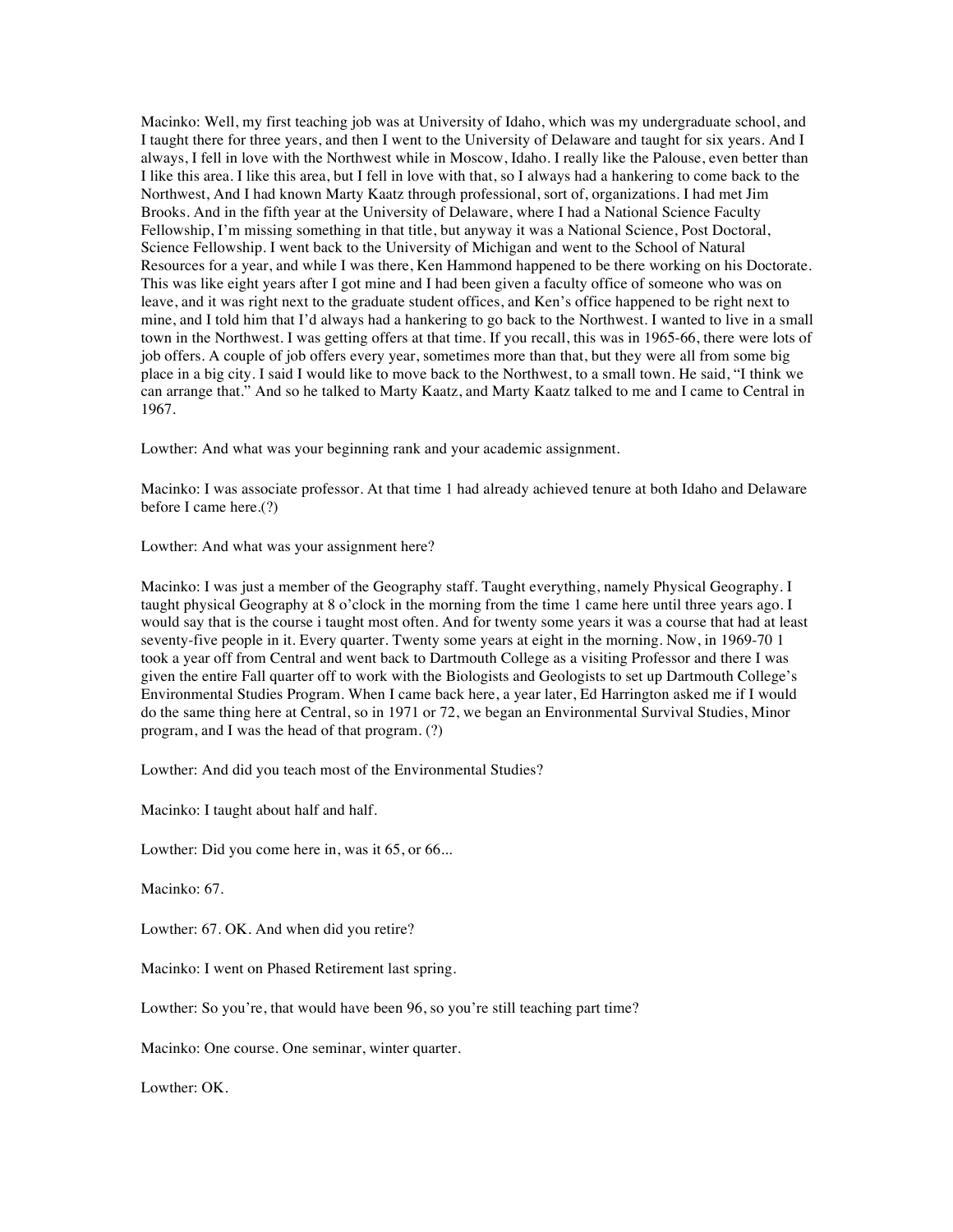Macinko: And that's so I have access to a secretary because I still want to do some publishing, and I don't type.

Lowther: OK. All right, do you recall any problems during your career that, with classes that were significant?

Macinko: Well, I was thinking about that and... Yeah, remember I said that the most interesting things that happened to me happened a long time ago. Well, one of the problems that came about, there were two or three that came up immediately when I came here. You have somewhere in the interview agenda some problems between faculty and administration. My first year here, some time in the spring, I can't remember when, but maybe in May, there was a little slip in my mail box and it said, "If you want to continue your insurance through the summertime, sign this and return it." I thought that's a strange kind of thing, but who would not want to be insured for three months during the summer if they're insured for nine months during the school year, but that must be a very rare individual. So I went over to the Business Office, and I think I talked to Stan Bohne, but I talked to somebody in the Business Office, and I said, "Hey, this doesn't make sense. You know you have like four or five hundred people here on the teaching faculty. Most of them must be on the insurance program, an yet you're telling them by means of this, sort of loose arrangement here that if they want to be insured for the summer, they should sign this sheet. Why don't we just reverse this? Why don't we assume everybody wants to be insured twelve months a year and in May, put out a little slip, and say, 'If you DON'T want to be insured in the summertime, sign this slip and we'll take you off insurance." It didn't work until Courtney Jones came here. When I talked to him it immediately happened. So that my first couple of years here I sort of retreated to the Geography Department because I had, I wouldn't call them run-ins, but there were just things that didn't make sense to me and it seemed as if the Administrative procedures were such that they would say, "We can't do that." And I always felt it meant, "We don't WANT to do that!" But they could do it because it was done immediately when Courtney Jones came here. There was another case, minor but it was just the kind of thing (?)...l think ... I sort of moved to the Geography Department which I found very congenial and more or less, didn't get involved very heavily at all in the nuts and bolts (?). To give you an example, When I was at Idaho I got nine checks a year. For nine months.. .When I went to the University of Delaware I got a raise to go there, but my first check wasn't much bigger than the one at Idaho, so I thought something's wrong here so I went up to the payroll office and I found out, unknown to me, or maybe I didn't read my literature that they were dividing my nine month's salary, twelve times, I got twelve checks a year. So that first check was sort of less than I expected, it was a minor hardship, but I found that I liked that because it meant if you taught summer school that was a bonus, you know. If you got a research grant, fine, but if you didn't your summer was covered. So when I came here I asked immediately, before we got to this thing about the insurance, I asked immediately, "Will you put me on for twelve checks a year?" They said, "No, we can't do that." And I knew that at that time all the Chairmen were on twelve checks a year so I said, "You know where you have Marty Kaatz' name, just put my name right below his because you have a list of nine month people and you have a list of nine month people, put me on twelve months, Pay me for nine months, but just put me on for twelve cheeks. They wouldn't do it. And there were a number of things like that, that I felt uneasy, not uneasy about, but I thought they were sort of obstructionist, and so again, I tended to stay within my own Department, much more than I might have otherwise.

Lowther: You said you found the Department congenial?

Macinko: Yes.

Lowther: Who would you say are some of the outstanding members over the years?

Macinko: Well, Marty Kaatz because of the way he ran the Department. He treated you as though you were qualified. He hired you, you were qualified; therefore, he didn't have to run herd on you and treated you as an adult individual with a mind of your own and he respected you for that. So he would be. But looking back I'm surprised that 1 come to this realization, that Central went through this development from a Teachers' College, a Normal School Teachers' college to a State College to a University. I came in '67, so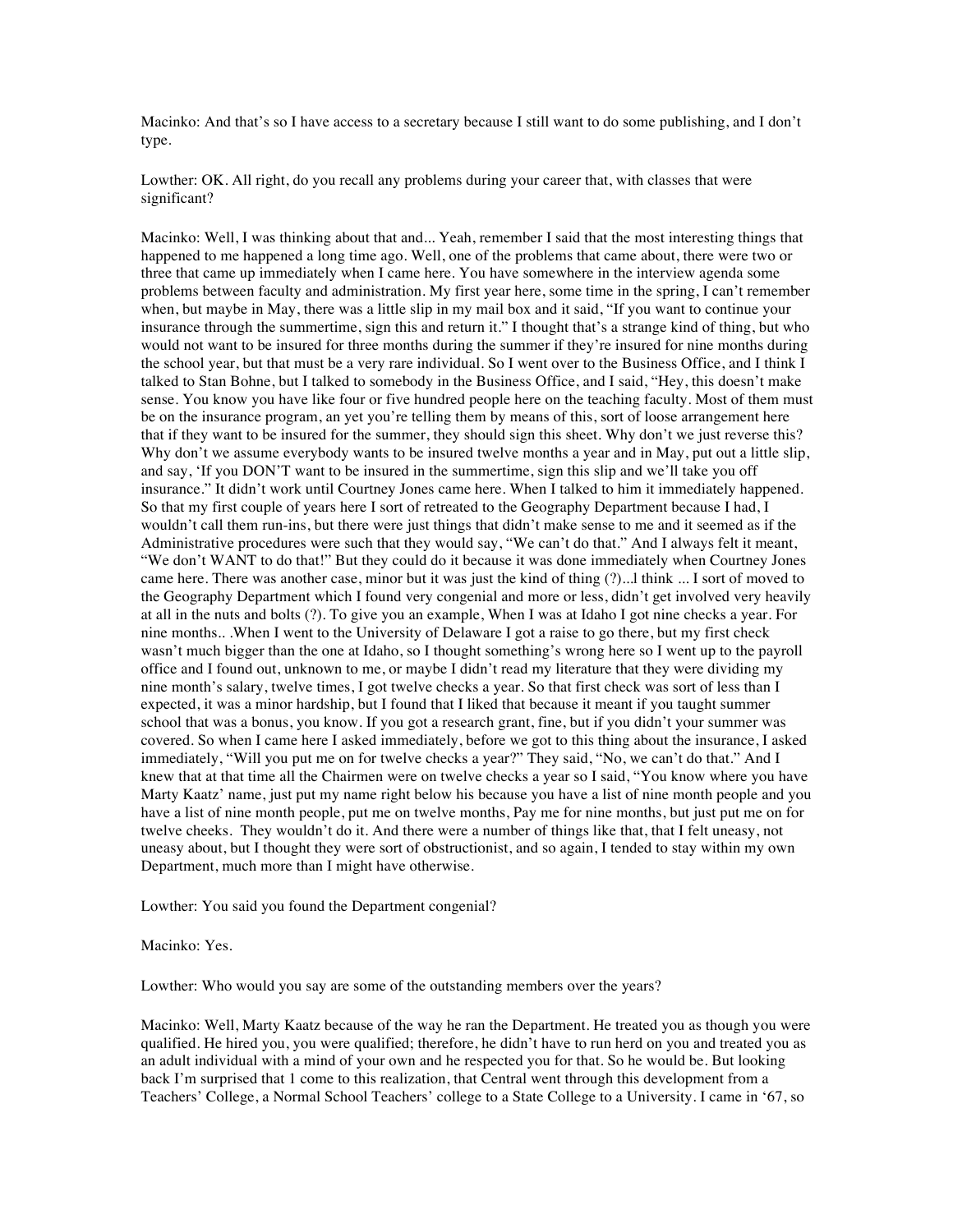I got in on the tail end of these people, but it seems to me that the most statesmen like people we've had here were people who were hired when we were a Teachers' College. Now that we're supposedly a full fledged University, I don't think we have the same, the people with this, as great a depth because the people that I think, sort of like have a better grasp what a University might be, were guys like Harold Williams, Flwyn O'Dell, Chet Keller maybe even, you know Chet, quite audible, but people back then, I thought were people who had a broader view of the University than what we have today, and I've often wondered whether that might have been at least a part structural because I've always felt that Central's Senate was structured the wrong way. We have a senator by decree from every single Department, or program. I felt that almost tells you that you're representing a very narrow interest. When I was at the University of Delaware, for example, when I came here that University was about the same size as Central was at that time. Since then, they've grown much faster than we have, but they had a much smaller Senate, and the Senate represented, there was a couple from the College of Engineering, a couple from Arts and Humanities, a couple.. .NOT by Department. And when I look back at what Marty and others tell me was the early history at Central, it was Divisions that Central had at that time. So if you were a Senator, you represented a Division, you didn't represent "A" Department. And I felt that that alone would tend, almost force you to have a broader view point, rather than be very narrowly focused.

Lowther: Among the Deans, the Presidents and Administrators, do any names stand out in your mind as particularly good administrators?

Macinko: Well, let me just sort of back off that, and say that this is a very highly personal opinion, it may not hold up, but I am of the opinion that Central's faculty is, in general, better than the administration that I've known here. And I think that comes about not because the administrators themselves are bad people, but simply because when I look at it I see that Central has faculty from a wide range of graduate schools, some of them supposedly elite graduate schools, let's say good schools. I don't know of an administrator at Central in all the time I have been here, who held the position of Dean or better, at a really first rate school. Now we have faculty who got their PhD's. at first rate schools, and we have administrators whose only administrative experience has been at something other than very first rate schools. We never had one, and so I feel that in many instances, they work very hard, they mean very well, but they've never had the personal experience of serving an apprenticeship at a truly first rate, well run school.

Lowther: Let's talk about students. Have you noticed any change in the quality, kinds of students?

Macinko: Yeah, and it's strange, and I don't know if others feel the same way, but I keep hearing from Mitchell Hall, and from elsewhere, that our students are getting better and better because their grade point average is higher than it was before, and I don't see it that way. I don't think my students are as good now as they were thirty years ago. Now, that doesn't mean that we don't have some very good students, but on the average, I think we have students who are, maybe less well prepared rather than they were before. Fortunately we've always had just enough students who are good, better prepared, you know, from, sort of, show me the power because they are quite good. But I think that the statistics that we, the data that we get, are out of accord with reality.

Lowther: Has there been much of a change in terms of the background of the students. or in terms of gender mix, or racial mix, socio-economic background?

Macinko: I've never really got into that, or tried to break that down. I felt that the students who show up are the students I tried to teach and deal with, whatever they may be, and that someone else is, maybe in that case I sort of, said that, that particular function of the University is someone else's, and they should be in charge of it.

Lowther: Are you aware of, or do you remember any particular kinds of problems that existed between students and faculty during your tenure?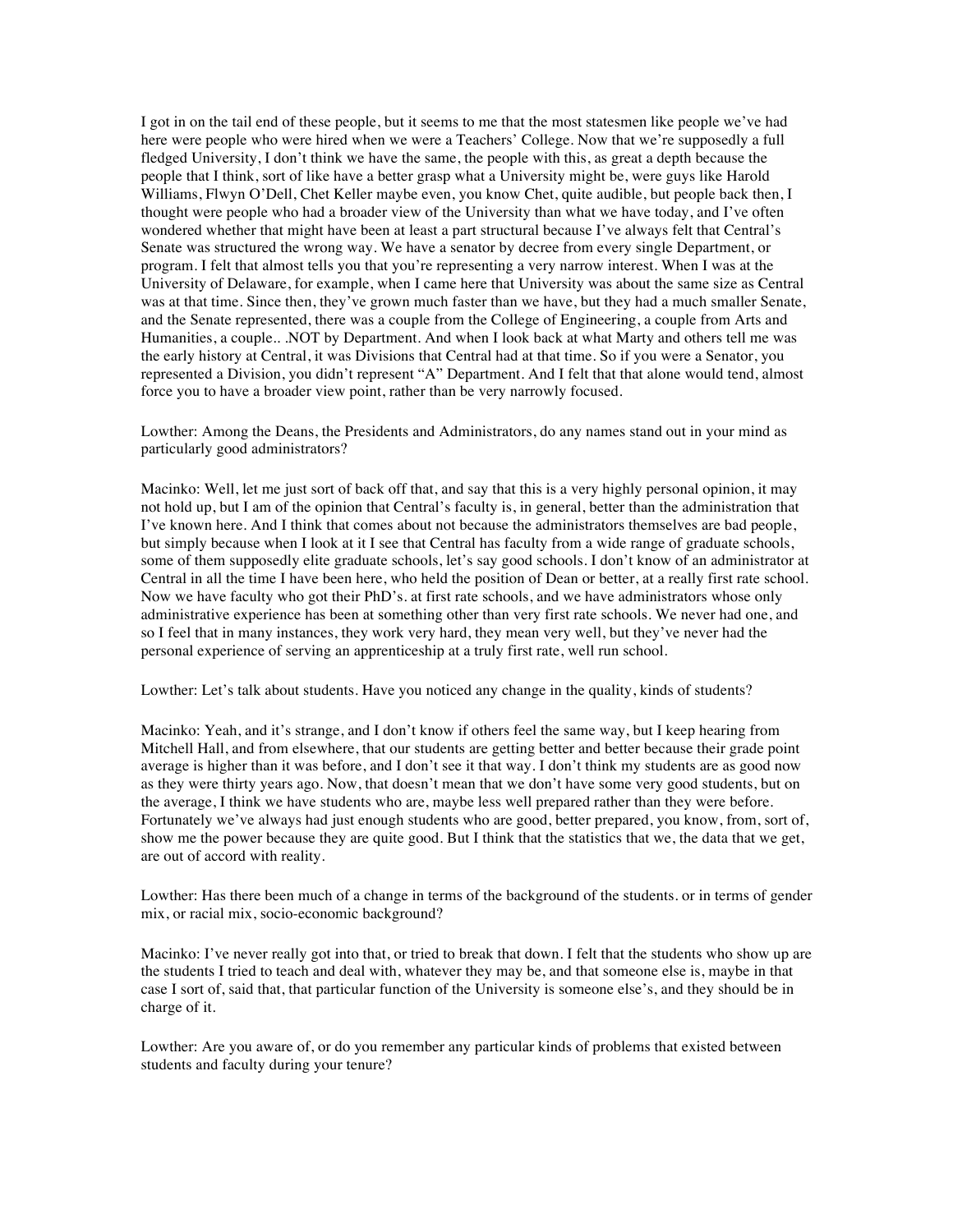Macinko: Yeah, it seemed that quite often, and I don't know if this is because some Departments are geared this way, but let me give you an example, a specific example. I was called on to go meet with the President twice. It happened to be during Jim Brook's tenure, and at one instance it was because a girl, a young coed in my class,.., oh, I tell the students, remember I said I taught Physical Geography for a long period of time, and always large classes, so in that context, I don't particularly like objective questions, I much prefer either oral or Blue Book type essay questions, but in that context I use objective questions. And I don't like True-False questions. They only have.., fifty percent you can guess and get fifty percent right. I usually use best answer questions with about four alternatives so that the chance of getting them right by guess is twenty-five percent. As such, in my Physical Geography class, I've held to a uniform standard fifty percent, if you get fifty percent or better, you pass, if you get less than fifty percent, you fail. Now this particular girl took three exams and a final. She failed the first exam, she got less than fifty percent, failed the second, failed the third, failed the final, She didn't get fifty percent in any exam. I gave her an "F". Her father called up Jim Brooks and said that his daughter was a hard working girl. She goes to all the classes and therefore, how could she possibly fail? He called me in, I told him what I told you. He says, "No problem." But I did find that quite a few Central students feel that if they show up for class, they're not going to fail. They may not get an "A" or even a "B", but they're not going to fail because they were there. And I've always felt that it's performance that counts. I could take analogies with a mechanic you take your car in for a tune up and it comes out worse than when it went in, you wouldn't like that even though you might be convinced that a mechanic worked on it all eight hours, while you were gone, so 1 found that Central students sometimes feel that performance isn't the first thing. If they show up, they'll get at least, a socalled "Gentleman's""C". But that type of thing is not by any means universal, but I felt that somewhere along the line, that kind of thing must reflect somewhat on the (?) of truth, that someone is giving them that impression.

Lowther: This student, was this a freshman student who may have been bringing a high school attitude?

Macinko: Yes.

Lowther: OK, is there anything else you wanted to comment on in terms of the students, experiences with students?

Macinko: Well, I've generally enjoyed them when I finally, and only over the last couple of years, got to teach some small classes. Because with almost all of my classes for about twenty-five years were very large classes where I didn't have much personal knowledge of students. Finally I got to that, just in the last couple of years.

# Lowther: Is that generally the rule in Geography?

Macinko: Oh, no. No, no, I was willing and, you know, to teach the large class, and in the Environmental Studies classes, let me back up, remember I said I started this, I was asked to begin this after I'd gone to Dartmouth, I worked there with some resident staff. At Dartmouth the students make a very sharp distinction between what they call "team teaching" and what they call "serial teaching". Team teaching is what you and I, and let's say John or whatever, are a team and were there every day the class meets, or maybe miss one day. Serial teaching is when you teach for a couple of weeks and then you're gone, and then I teach for some weeks and I' in gone. Dartmouth students don't like serial teaching because they say, "Well, I'm teaching like they say something that Larry Lowther said this contrary to what I say. Oh, well, he's gone." So anyway, when I come back, and Ed Harrington asked if we'd start up an Environmental Studies Program, I was reluctant to do that because I studiously and successfully avoided all kinds of administrative work. I've never wanted to be a chairman. I've never wanted to be a Dean. I've never wanted to be a President. I wanted to be just a Professor, OK? And he was asking me to be a director of a program which was low level, but still an administrator. I said, "No, no." So he prevailed on me. I says, "OK". But I like the system that we set up at Dartmouth. I'm going to try to have some facsimile of that, and so it's been team teaching and in order to get good team teachers, I want every person on the team to get full course credit. Right? Got that? But if you have a pretty big class and these were always big classes,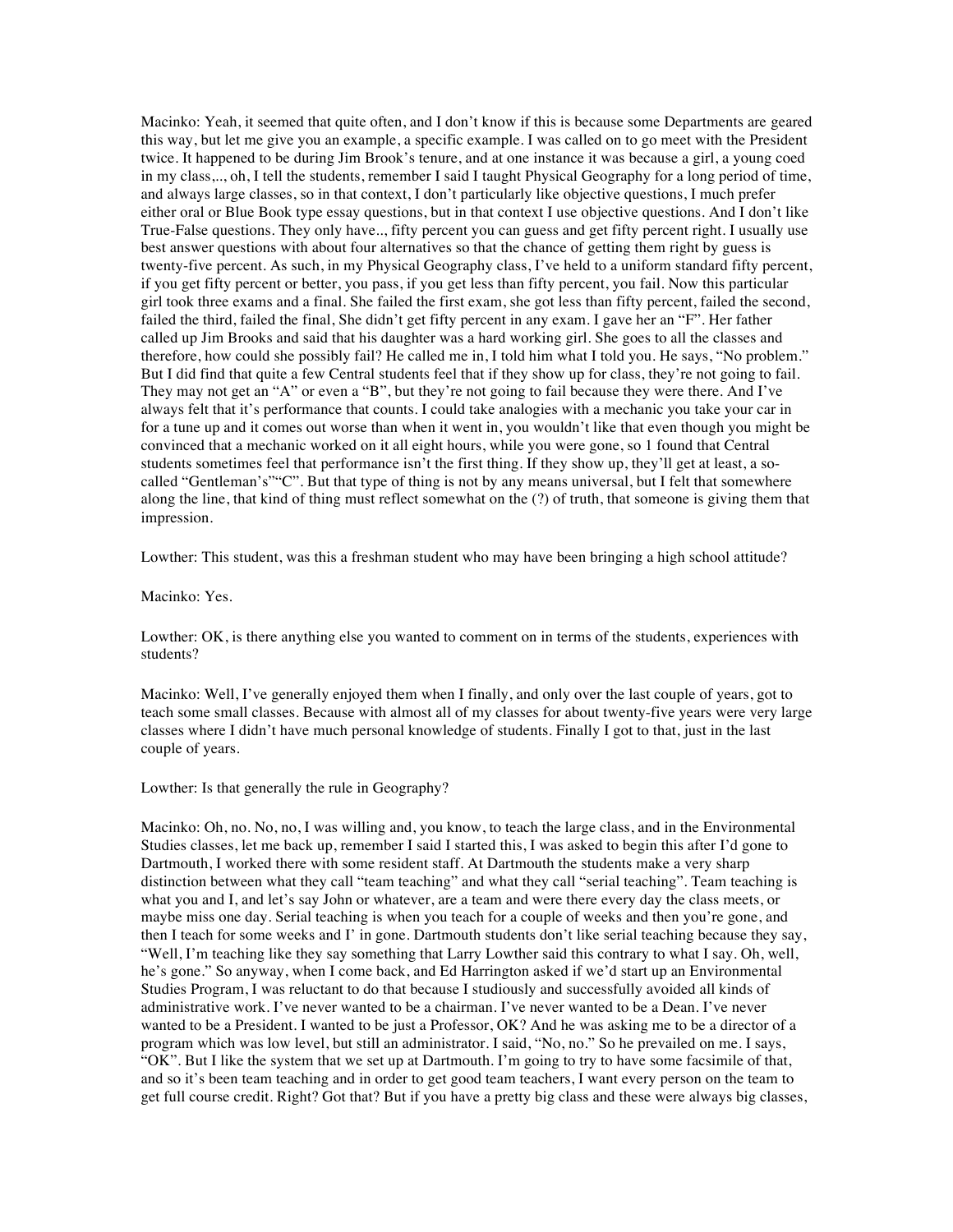it makes sense if we are seventy-five people and there're two or three team members, you each get a fair number of student credit hours. So I don't know where we started on this, but I lost why you asked me this even! But at any rate, we set it up that way. And as a result of that I had a very pleasant experience because over the course of years, I taught with at least two dozen different faculty members from at least five or six different Departments. And that was very satisfying.

Lowther: Yeah, we were talking, I think, about class size, but this leads us into another question, and that is what would you say is your teaching philosophy, your philosophy of teaching, or your teaching style?

Macinko: I guess it would be a focus on competence.

Lowther: You said you teach, your experience has been mostly, at least in the early days, with large classes and you kind of enjoyed doing that. Is that because you lectured primarily, or...?

Macinko: Well, with that size class that was about all you could do. A couple of years back, right before I sort of gave up those very large classes, we got a graduate program in Resource Management and some of those students had Geography assignments to give for their duties. And I then was able to break down that class into sort of a couple hours of lecture and also discussion classes with graduate students in little inhouse laboratories. So I enjoyed that. It's not that I didn't enjoy small classes, it's just that somewhere along the line someone had to, you know, generate student credit hours and I was sort of pretty good at it, and I didn't mind doing it, so I did it, in a sense, for the benefit of the Department.

Lowther: You were talking about setting up the Environmental Studies Program. This sounds to me as though this is something that originated with Ed Harrington...that is the idea of an Environmental Studies, or did it originate with you?

Macinko: No, no. It...both at Dartmouth and at Central, prior to my going to Dartmouth, and prior to Ed Harrington asking me to set one up here, there had been aborted attempts to set up this kind of a program, both here and at Dartmouth. So it wasn't my idea, in a sense it wasn't Ed Harrington's idea. Someone else had had these ideas before at both of these schools and for whatever reason, they didn't gel. So then Ed got the idea.

Lowther: Was there much debate about this program before it was actually set up?

Macinko: Well, not really. I sent around a letter, and I called every chairman at the time and I laid out, well this is what, you know, we are planning to do. Do you want to be part of this multi-disciplinary effort, and if so, you know, come to a meeting and you can help structure the program. This is the basic structure, but it's flexible. And so people can opt in, or opt out, so in that sense, I don't think it got too much resistance because it was sort of open for anybody's input.

Lowther: Now, I'm kind of wondering what the stimulus would have been, I know there was a great interest in the environment...

Macinko: Well, yeah, you had.. .see this was coming like a year or two after the big Earth Day when Time Magazine and uk, and all those things had feature stories, and the public, see there's always been an interest in the environment, but most Universities had maybe, a single course of what used to be called "conservation", that was it. But then there was a professional interest, you know, among a small number of people. But then beginning about '69 or '70 there was sort of a mass public awareness holding, so this was just riding that particular wave.

Lowther: And usually one anticipates when you start a new program that there are going to be job opportunities out there for the graduates of that program.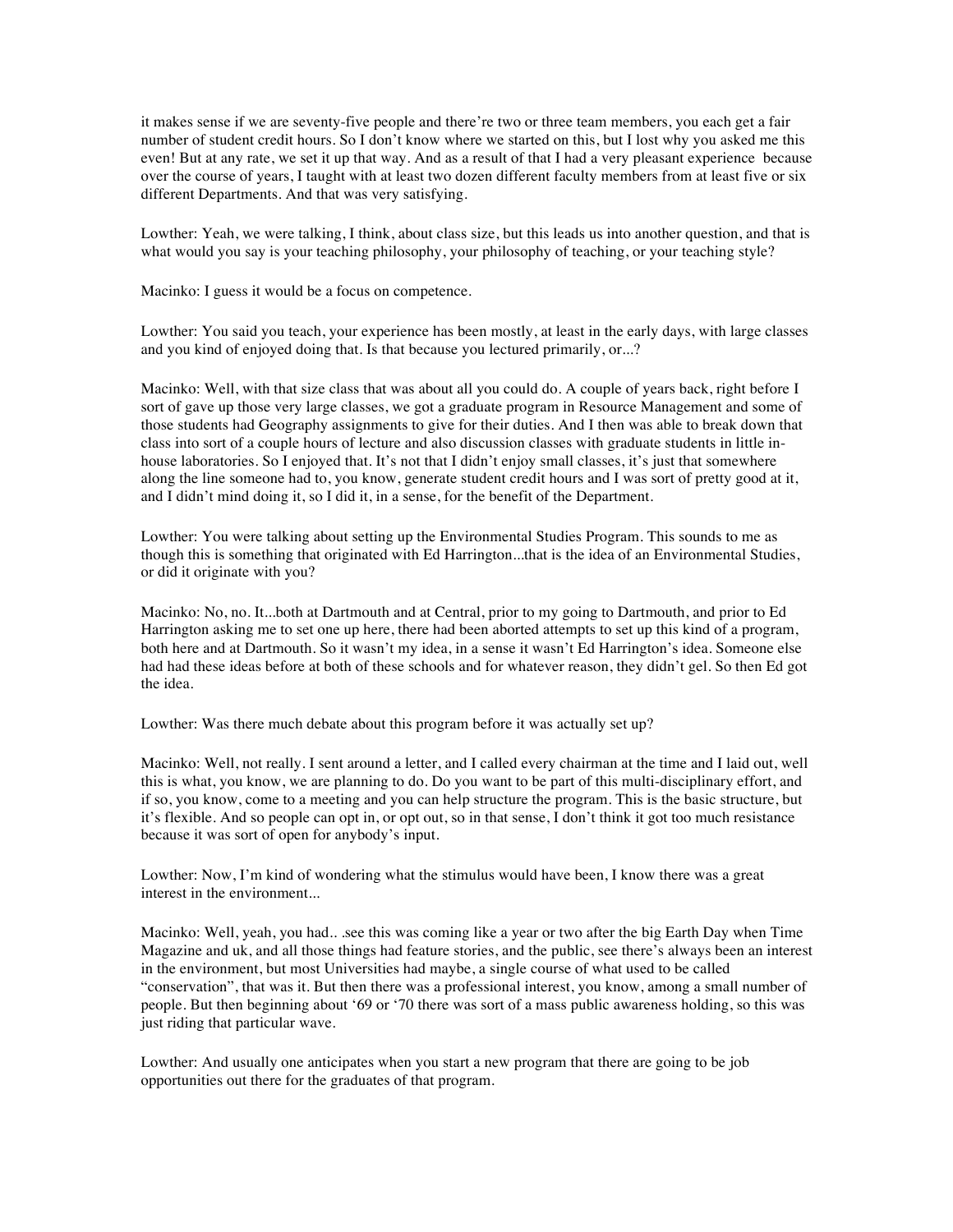#### Macinko: Well,...

Lowther: Did you have that anticipation?

Macinko: No, no. There were two ways to do this. You would either start up a program, or you trained almost like environmental science, or environmental scholars, in depth, that's the field. Or you could say that it would be advantageous if, sort of, everybody had, a wide segment of society, had some knowledge of crucial environmental situations, problems, so you can train a small cadre of professionals, or else you could say, "We want to get environmental literacy spread throughout the University to the maximum step possible." And that's what we tried to do at Dartmouth, and that's what I tried to do here. So that's why I never tried, never even considered having environmental studies major. We wanted to have an environmental studies minor so people, whether they were historians, or journalists, for example, this is the approach we had. Suppose you were a journal..., in education or a journalist major, thought you were going to be a sports writer, or a drama critic and then you still had an interest in drama, or sports, but you got this developing interest in the environment and said, "Hey, maybe I could write about the environment." OK, so you still stayed with your journalism curriculum, but you add environmental studies minor. Or conversely, you are maybe a chemist, you think you are going to work at Dupont Laboratories. As you are going through there you retain an interest in chemistry, but you 'you've got some interest in the environment, so you say, "OK (?)maybe you want to do some pollution studies, you should know the context of (?) this particular desire takes place. That's one of the matrices available and it's sort of an environmental, as they say, some degree of environmental literacy widespread throughout the campus.

Lowther: Was it a popular program?

Macinko: Oh, yeah.

Lowther: Did it start small and grow, or did it start big and stay big?

Macinko: It started modestly, but not small, but then it grew and I would say that the basic courses, we've only had four basic courses, three more-or-less lecture-discussion courses and one sort of practical course where students actually take an environmental problem and try to come up with a solution, I would say that the average student-body size would have been a minimum of sixty in those three basic courses.

Lowther: George, were you in on the decision to change the name of the Geography Department from just Geography to Geography-?

Macinko: Yes and no. I was here when it was changed. I don't, sort of, believe in cosmetic changes.

Lowther: So, was this a cosmetic change?

Macinko: Well, no not really, but I was satisfied with the word Geography, as such. (?) But people said we don't know what Geography is at the college level, you know, a lot of people still think it is simply memorizing the capitols of the states and the longest river, the highest mountain.. .If that's what they think of , you're not going to change their minds too much. (?) Do something more than just change the title, but there's nothing wrong with changing the title (?) but, that's just a personal preference.

Lowther: Before they added the to the title, had they been training people to work in land use?

Macinko: Oh, yes. Yes, Definitely.

Lowther: So the curriculum didn't change much as a result of that name change?

Macinko: No, but they felt it would be more descriptive of what was actually going on.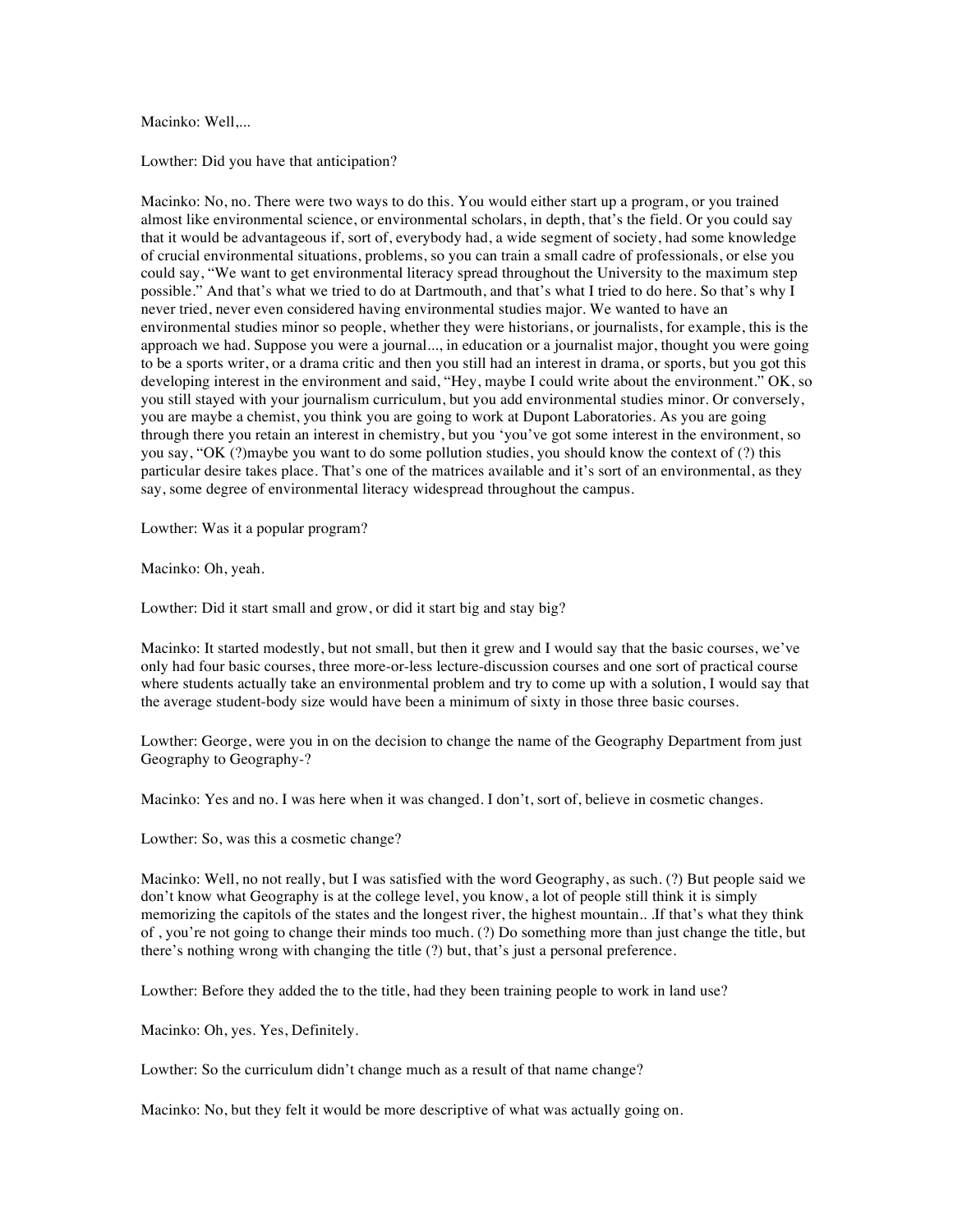Lowther: OK. All right, George, did you serve on any of the major committees, of the University?

Macinko: Well, as I said, I tried to stay away from those, and successfully. I was on the Athletics Committee for a long time. I was on the Library Committee for again, not quite as long, but for a long time, I can't remember now.

Lowther: OK, on the Athletics Committee was there any issue or development that stands out in your mind?

Macinko: Well, yeah, unfortunately, the Athletics Committee, typically toward the end of, several of the last several years. It's not a rubber stamp committee, was a committee that I would find out when some hot issue came up, I found out about it by reading the Daily Record. We were not appraised of what was coming up. Like we didn't know anything about the Dean Nicholson affair, for example. Something that important, until after the fact. You knew about it when I knew about it, and there could have been things that I believe the University could have benefited from an Athletics Committee that was IN early in the game. Several times we had to forfeit games because of something that happened that the Athletics Committee knew nothing about.

Lowther: What kinds of issues did the Athletics Committee deal with?

Macinko: Well, we were suppose to be dealing with those kinds of issues. Supposedly dealing with eligibility, with the direction the program takes, things of this sort. And to a limited degree, we did deal with those things, but...

Lowther: You were primarily a policy setting committee?

Macinko: Not a policy SETTING committee, sort of a policy watch dog.

Lowther: Did you have investigative responsibilities, to really check to see about whether they were following the eligibility requirements, and that sort of thing?

Macinko: Yeah, we did that.

Lowther: Do you think the Committee did a good job?

Macinko: The Committee did as good a job as they could with the information they were given.

Lowther: You, of course, were on the Athletic Committee because of your own athletic background and interests...

Macinko: Well, I suppose so.

Lowther: I understand that you were quite interested in the wrestling program here.

Macinko: Yeah, and I wrestled, sort of on my own, but that was my exercise. I worked out with the wrestling team until I was sixty years old.

Lowther: Until you were sixty!

Macinko: And I decided I was going to do that when I came out here when I was thirty. I would do this until I was sixty and then I would quit because it might be a little bit hairy at the end.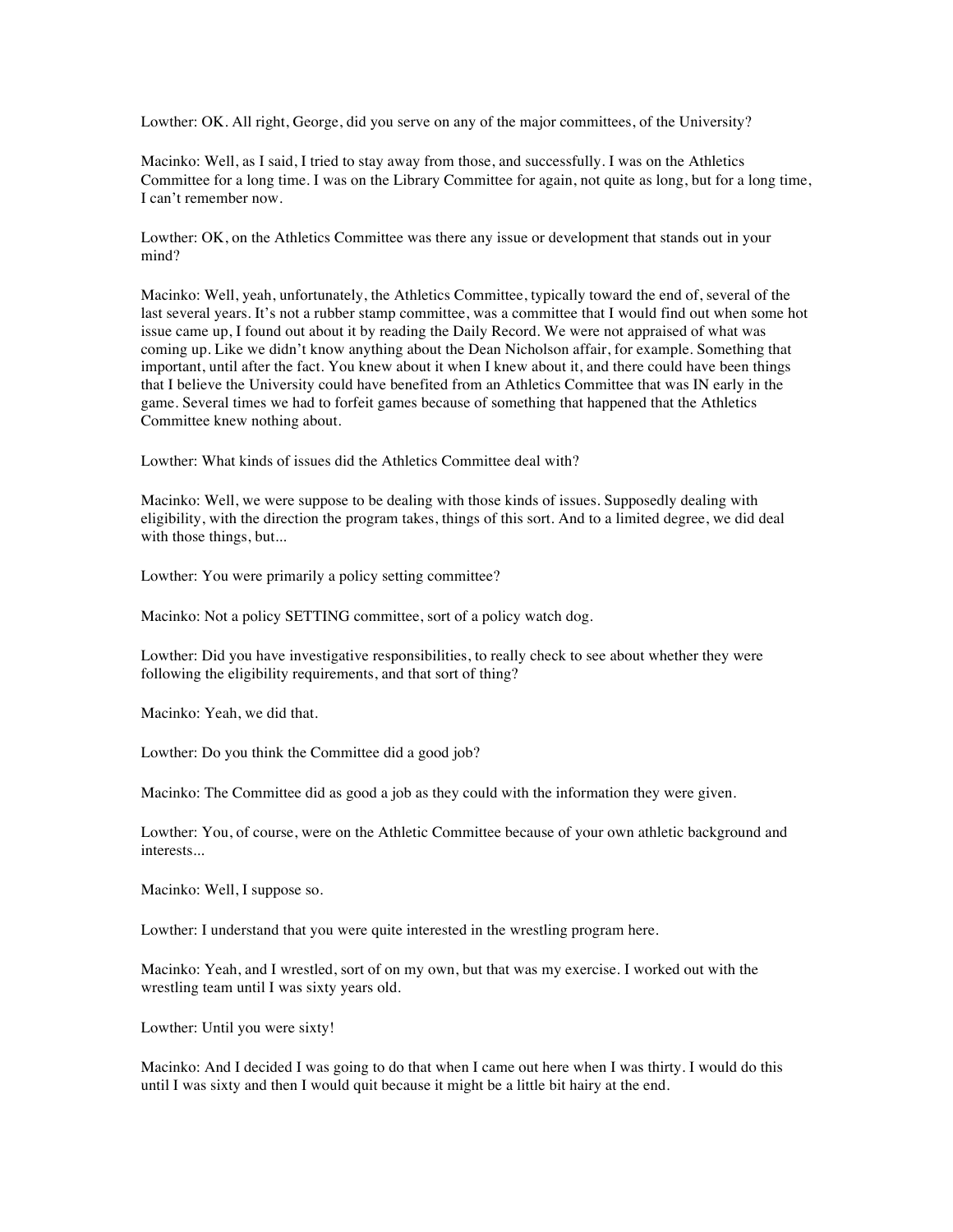Lowther: Did you work out with some of the great wrestlers here?

Macinko: I. ..Yes...I was, you know, rather large. I guess some of the better big ones, but

I did work out with some very good ones. Mike Wilson, Ed, I forget his last name, from

Florida, but I missed Leroy Werkhoven, for example, by one year.

Lowther: How about Dennis Warren?

Macinko: The same thing. Dennis Warren, Leroy, and Dallas DeLay, a couple of these guys graduated one year before I came here.

Lowther: And you found that fun?

Macinko: Oh, yeah. Very much so, see 1, in that little coal mine town that I told of, where I was born and raised, they didn't have wrestling. They do now, but they didn't at that time, so I was, my wife said, I was always a frustrated wrestler because I got the football out of my system. I played football, OK? But Idaho didn't have wrestling, so by the time I went to graduate school 1 had no eligibility. I began to wrestle as a graduate student at the University of Michigan, just as a hobby, and my wife said she wished that I had wrestled in college, so I could act grown up now and didn't have to bother with those kids.

Lowther: I suppose it was kind of a relaxation thing?

Macinko: Oh, yeah. I enjoyed it immensely.

Lowther: That's interesting. Now, getting back to the committees, I guess we were never off them, but you served on the Library Committee as well. Any particular issues there? What was your responsibility on the Library committee?

Macinko: Well, I guess I'd say that there were some procedures within the library that I think that we were able to work with, and to select library access, and I don't know how to say this, Why would I (?). When I came here, if you ordered a library book for the library it might be three, four months before that book would come in. I had come from a school and they never adopted this thing, you know, like I told you the little story about insurance and Courtney Jones, well one of the first things that happened when I came here. I had already, before I left Delaware, I had agreed to give a talk before the Agriculture Research Service in Washington, D.C. in like about September or October, of the first year I was going to be here, so I'm working on this paper I'm going to give and I'd come out here and it's not done yet, and there was a book or two that I sort of felt I really needed to finish this paper. When I had left Delaware, the faculty there were given little cards and you could ask the library to get a book, and the card was a sort of standard card. Author, Title, Year, maybe if you knew the price or whatever, but in the form it said rush order. Yes or No. Remember I said about the administration (?) I just want you to do it, OK? So I don't know how they did this but at the University of Delaware if you put "rush order" I guess they called up the book company and said, "Would you send this right away?" Because you usually got that book within a week. And, of course, most of the time you put "no" because you didn't need it. The library, you know, you felt wanted it, but you didn't feel the need for it right now. So I came here, I ordered these books that I really needed, so I went to the library and said, "Can we get these books like right now?" And, of course, you know what the answer was. "No, we can't." So I sort of worked it, as you will, and I can't remember the details of it, well, how can you get things a little bit more expeditiously. And also, I felt that maybe the library attitude, some of the books are suppose to stay on the shelves, so. ..I don't know, it was sort of like ephemeral, but I thought there was a library at stake. The way they conducted their business work could he improved, and it has been.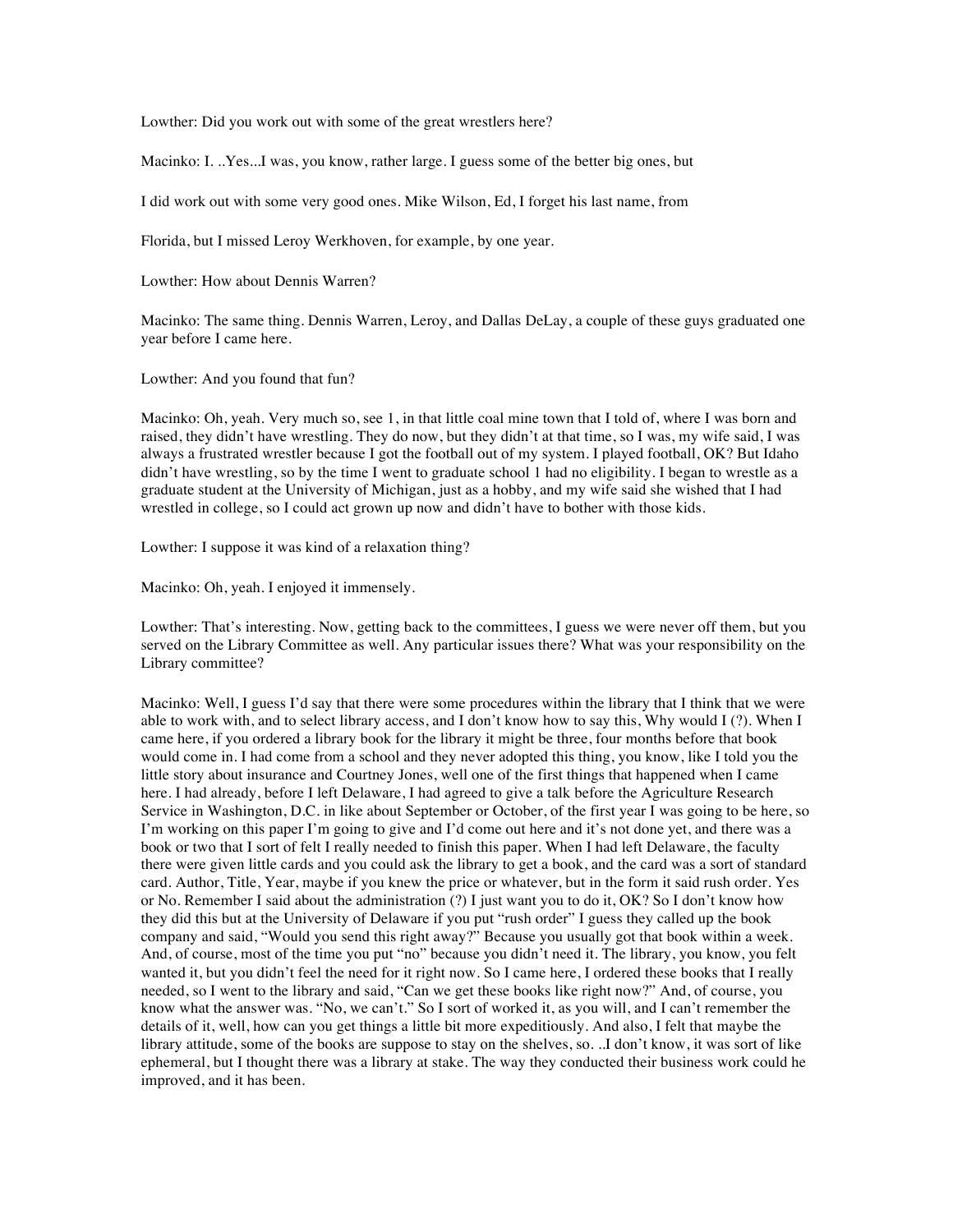Lowther: Did you have the feeling that the librarians were NOT trying to be helpful, or that they were just locked into a bureaucratic procedure?

Macinko: I think that it was because these acts were there, but almost like my comment about the administrators, never having had a good model to work with, that perhaps they didn't really realize, from the users end, how things sort of work. Once they were apprised of this, they were more than willing to do this.

Lowther: You said that things got better.

Macinko: Yes.

Lowther: Do you recall about when they began getting better and who might have been responsible for that?

Macinko: Gee, I can't. Just that things did get better.

Lowther: OK. That's fine. Were there any other committees that you served on?

Macinko: Well, the only ones I remember are the ones I served on a long time.

Lowther: Yeah.

Macinko: No, I can't really.

Lowther: You were never on the Curriculum Committee?

Macinko: No.

Lowther: Or on the Teacher Education Committee...

Macinko: No.

Lowther: .. .General Education. Now, did your Department have good working relationships with other Departments on campus, did you feel?

Macinko: Oh, I think so. I think much of this would go back to Marty Kaatz because he encouraged, even before we had something like this Environmental Studies Program, it was multi-disciplinary, formally multi-disciplinary. Marty always encouraged us to sort of, even on a spot basis, to go to other Departments and invite them in on various topics, so that particularly with Anthropology, and Geology, biology, those three, we had good and close relationships and people sort of switching hack and forth, aside from Environmental Studies. And that was because he had encouraged this very, very strongly.

Lowther: Did you have many contacts with the Education Department, if you were in the training of teachers?

Macinko: Few. Otto, when Otto Jakubek had left that almost expired.

Lowther: Was teacher training considered a big part of the responsibilities of the Geography Department?

Macinko: Well, I don't know, I really don't know how to answer that because I'm not quite sure what you mean by teacher training. We offered courses that...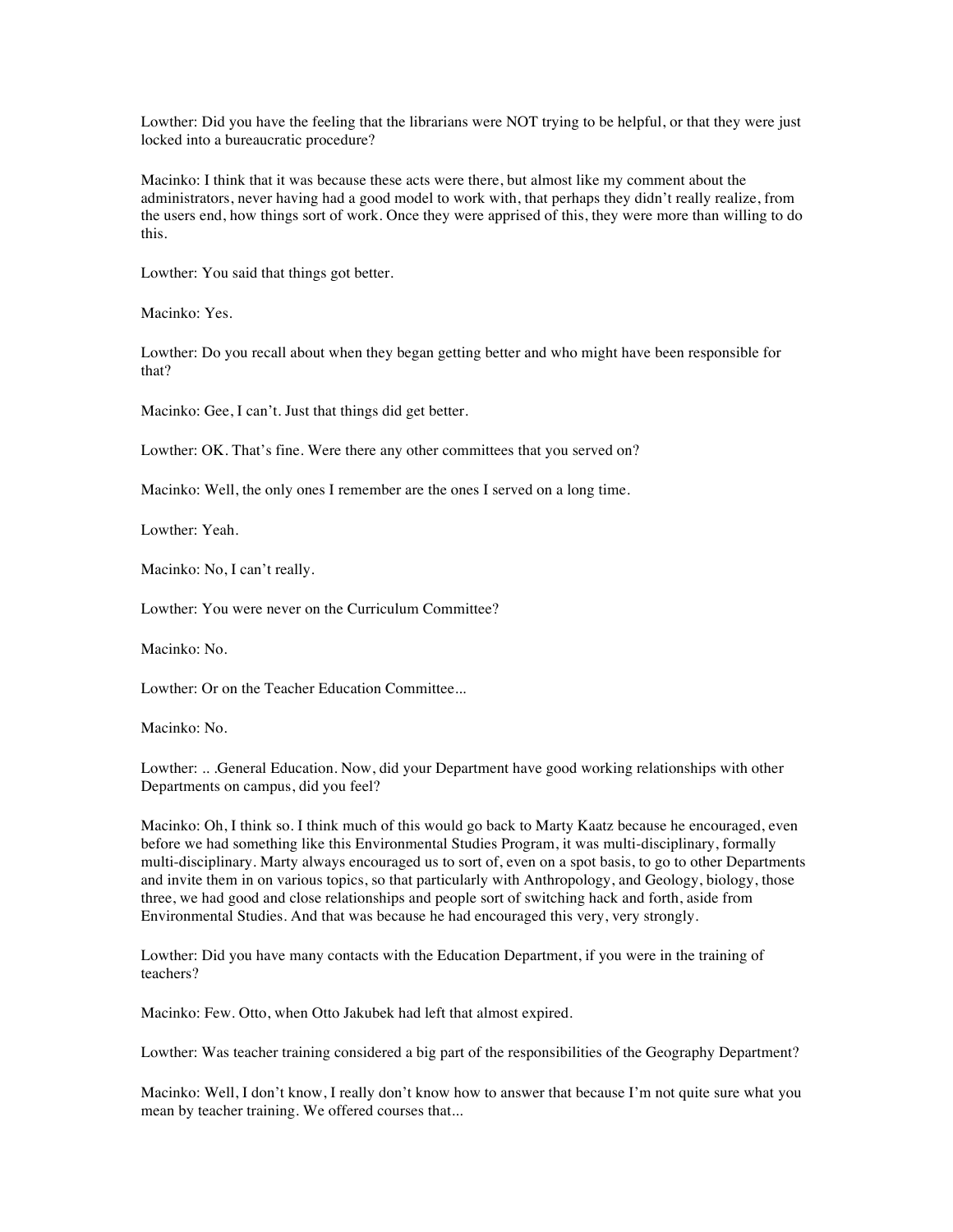Lowther: Did you have many students come through who were planning to he teachers, that is majoring in Geography, or minoring in Geography?

Macinko: Yes, we did in the early days. We have less now, but on the other hand we have many more Geography majors than we had early on.

Lowther: But they're mostly, not planning to do something other than teach.

Macinko: I think so, yeah.

Lowther: OK. Let me run through just a series of things than you can respond or not, you know, as the spirit moves you. The salary schedule.

Macinko: I know...this may sound strange, but I've never paid that much attention to the salary schedule. Just as I felt with(?). You should hire good people and if you have them, give them free rein. Administration should administer, I told you (?) for mc. I always felt that if you have a chairman worth his salt, he should of be able to, sort of, like pretty well determine what you're doing, and that you shouldn't have to as a faculty member be sort of a clerk and report everything that you think might get sort of bonus points. But the chairman should be able to look around and say. "Well, look, this guy's doing a lot better job than that guy and I'm going to give him more money than I give this guy. So I didn't pay that much attention to it.

Lowther: Related to that, merit pay system.

Macinko: Or the lack of it, yeah. I've always, you know, I did have a gripe, hut I

wondered about this that if you say you want to promote excellence, for years we had a

system which, if I recall correctly, you got automatic, sort of, increases for awhile, when we had money, automatic increases until you got into the over-lap, and then when you got into the over-lap you didn't unless you either got a, sort of, promotion to the next high rank, or something else, OK? Now, (?) that always seemed to be a strange way of doing things if you were really committed to something called excellence because if you're very good then you get into over-lap very quickly, and you stagnate. But if you're not very good, but keep your nose clean, then every year you get a little increment, OK? Or sort of almost doing nothing other than the minimal amount of work, and I thought that that's not the way in which you promote excellence. So I would feel, I would give, for example, myself, personally try to get a chairman who is really worth the salt, and then give him much more discretion in salary and in many other things that we give chairmen at this University.

Lowther: Do you feel that you were adequately recognized for your contributions here?

Macinko: I think so, yeah.

Lowther: Faculty code. Academic freedom.

Macinko: I worry a little bit about the last five, ten years about, you know, the politically correct kind of situation where I feel faculty are inhibited from really speaking freely on a wide range of issues.

Lowther: Did you have many relationships with the Board of Trustees?

Macinko: None.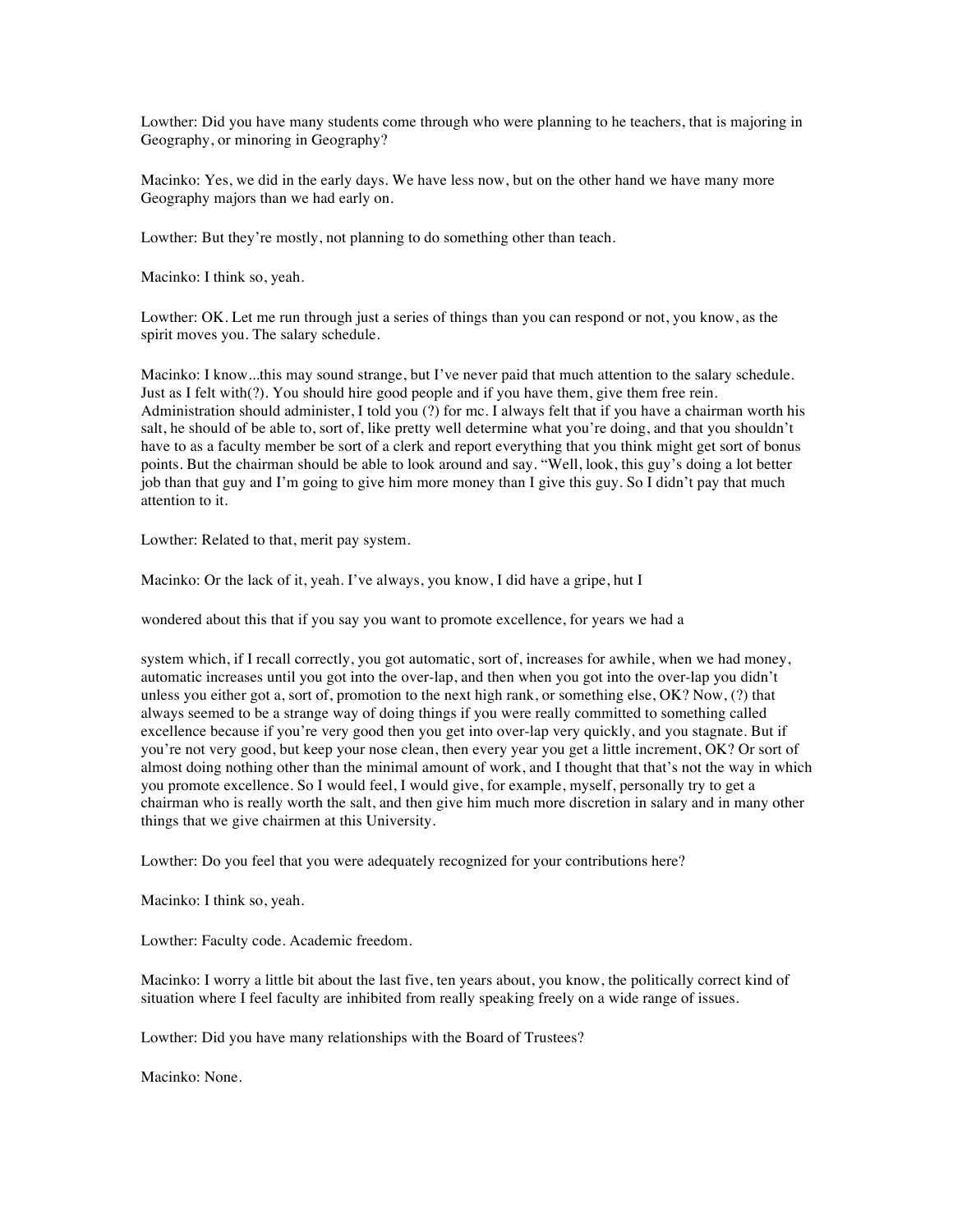Lowther: OK.. .Or the Legislature? How about faculty-administration collegiality?

Macinko: Well, I think there's a lot less of it, and as I understand it, President Nelson says he doesn't believe in collegiality, at least that's what someone told me that when they went over there in his office (?)that was his direct response, so I think that collegiality was something that has diminished greatly (?), not only at Central, but throughout, a different type of(?) atmosphere than we had when I started out.

Lowther: One of the things we hear a lot about is faculty morale, do you feel, what do you think has been the state of faculty morale over the years? Has it changed any? How would you describe it?

Macinko: Well, there was a certain dynamism back in the early, mid sixties where people were moving in and out (?). It looked as if you had anything going, you didn't like it here you'd go there, you know, so that people were more optimistic because they didn't feel they were locked in, so I think faculty morale has gone down because we're much more, kind of, sort of stagnate situation. Well, that's good. You must make your bed here. Try to make it as good as you can, but I don't think there is as much buoyancy, as much optimism, as much vitality as there was 35 years ago.

Lowther: Do you think the faculty members generally feel good about what they're doing and their accomplishments?

Macinko: I don't know because I don't circulate that much to know.

Lowther: In terms of yourself? Have you felt good about what you have accomplished here at Central?

Macinko: Well, I don't know. I guess if you have any ambition you always feel you should have done more.

Lowther: What would you say was your greatest contribution to Central?

Macinko: Perhaps the Environmental Studies Program and for a while I was quite active in the Geography profession. I served as chairman of a number of commissions within the Geography profession. I was author, or co-author of a couple of books that were put out by the American Association of Geography itself, and in that respect then, I think that there's a lot of role playing,...What do I want to say? I've found that there's a lot of people who feel that when you're at a place like Central, you're out in academic noman's land, and perhaps, perhaps I was able to demonstrate to a small degree at least, that you could play with the big boys even when this is your home base.

Lowther: George, were there some things that you would like to talk about, like to mention? Maybe specific incidents, or issues that we haven't covered, but you think should be mentioned.

Macinko: Very, very strictly, marginal notes here. I don't know. (shuffling through notes for a short period of time.) Oh, yeah. One of the things that always sort of disappointed me was, particularly when we had a University-wide meeting, to a lesser extent when we had a College-wide meeting, sort of headed up by a Dean, or a University President, particularly at the University level. I felt that a grave opportunity was missed the way we do those things because they tend to be one way dialogue. The President comes out and he says something and we listen and then we go home. And I was struck by how different that was from my experience at the University of Delaware where there every other month you have nine months here but even so, a little bit of sleuth in the beginning (?), so you have eight meetings a year. Four meetings are your College meetings with your Dean. Four meetings are the University meetings with the President. Now, particularly at the University level, that was on Monday. The first Monday of every second month from four to five o'clock. I will guarantee you that almost nobody, no faculty member ever missed that meeting if he was in town because things got done at that meeting. This would, to give you a for instance, there would be an agenda for that meeting. There would be maybe a thing to find, to tackle a particular problem